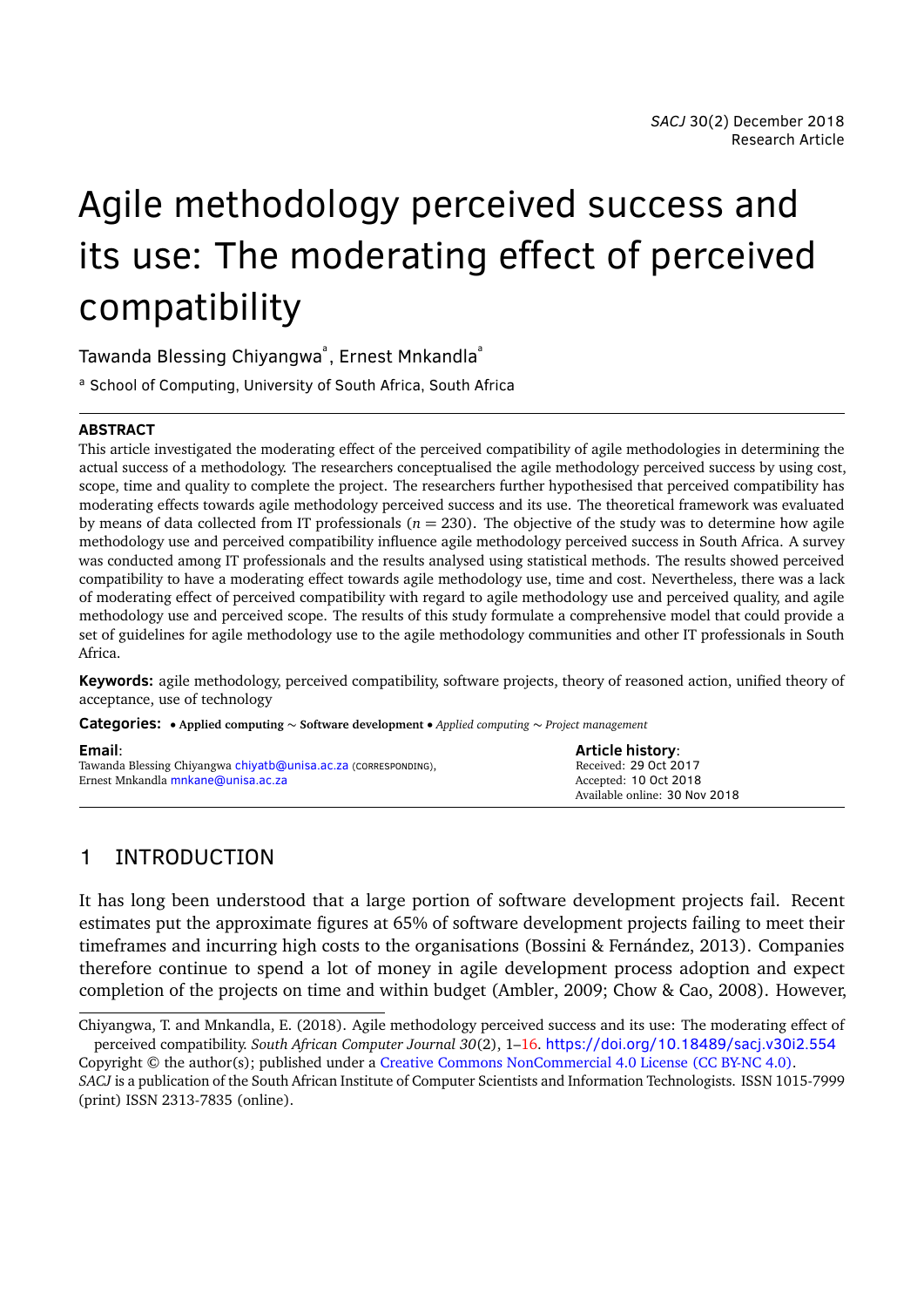many software development projects, including those adopting agile methodologies, continue to incur high costs and are completed beyond the initially agreed time frames (Dingsøyr, Dybå & Abrahamsson, [2008\)](#page-14-0).

The selection of inappropriate methodologies to manage software development projects contributes to the failure of these projects (Bossini & Fernández, [2013;](#page-13-0) Stankovic, Nikolic, Djordjevic & Cao, [2013\)](#page-15-1). Currently, there is confusion over which software development processes to choose in different circumstances. Consequently, there is a need for software development project managers to understand when it is appropriate to use agile methodologies and when traditional methodologies are applicable (Hartung & Knapp, [2014;](#page-14-1) Taylor & Todd, [1995\)](#page-15-2).

According to Boehm and Turner [\(2004\)](#page-13-3), V. Bullen and F. Rockart [\(1981\)](#page-15-3), Cockburn and Highsmith [\(2001\)](#page-13-4), Cohn [\(2010\)](#page-13-5), Cohn and Ford [\(2003\)](#page-14-2), Dingsøyr et al. [\(2008\)](#page-14-0), Misra, Kumar and Kumar [\(2009\)](#page-14-3), Nerur, Mahapatra and Mangalaraj [\(2005\)](#page-14-4), Reel [\(1999\)](#page-15-4) and Straub, Boudreau and Gefen [\(2004\)](#page-15-5), there are several critical success factors (such as top management support and training, co-location of the whole team and facilities with proper agile-style work environments, etc.) that are required for agile software development projects to be successful. Furthermore, a successful project needs devoted people and sponsors who are directly involved in the software project and individuals who are excited about putting everything into practice, confronting resistance and encouraging the management and employees towards the organisation's vision and mission through communication (bin Ahlan et al., [2013;](#page-13-6) Chow & Cao, [2008;](#page-13-2) Cohn & Ford, [2003;](#page-14-2) Dybå & Dingsøyr, [2009;](#page-14-5) Joseph, [2014\)](#page-14-6).

Despite agile professionals having identified several critical success factors, agile software projects still fail (Chow & Cao, [2008;](#page-13-2) Joseph, [2014\)](#page-14-6). Marnewick [\(2012\)](#page-14-7) discovered that 12% of information and communication technology (ICT) software projects failed in South Africa in 2011, which means that approximately R114 billion was wasted in 2011. Joseph [\(2014\)](#page-14-6) forecasted that the increase in overspending in ICT software projects would rise to approximately R150 billion in 2016, which implied that more than R18 billion would also be wasted in 2016 in South Africa, based on the 2011 failure rate calculated in the same study.

Therefore, there is a need to model the critical factors that influence the success of software projects that use agile methodologies to avoid a waste of money, time and organisational resources. Unfortunately, not all the critical success factors that affect agile software projects can be addressed at once. However, modelling the complexities of software development through new probabilistic methods presents a positive way forward.

There are some inconclusive findings with regard to the role of agile methodologies for improving project success as outcomes in prior literature (Ambler, [2009;](#page-13-1) Chow & Cao, [2008;](#page-13-2) Dingsøyr et al., [2008;](#page-14-0) Joseph, [2014\)](#page-14-6). To deal with this limitation, we address the following research question in this paper:

How does agile methodology use and perceived compatibility, influence agile methodology use outcomes (perceived success)?

Perceived compatibility is "the degree to which an innovation is perceived as being consistent with the existing values, needs and past experiences of potential adopters" (Moore & Benbasat, [1991\)](#page-14-8).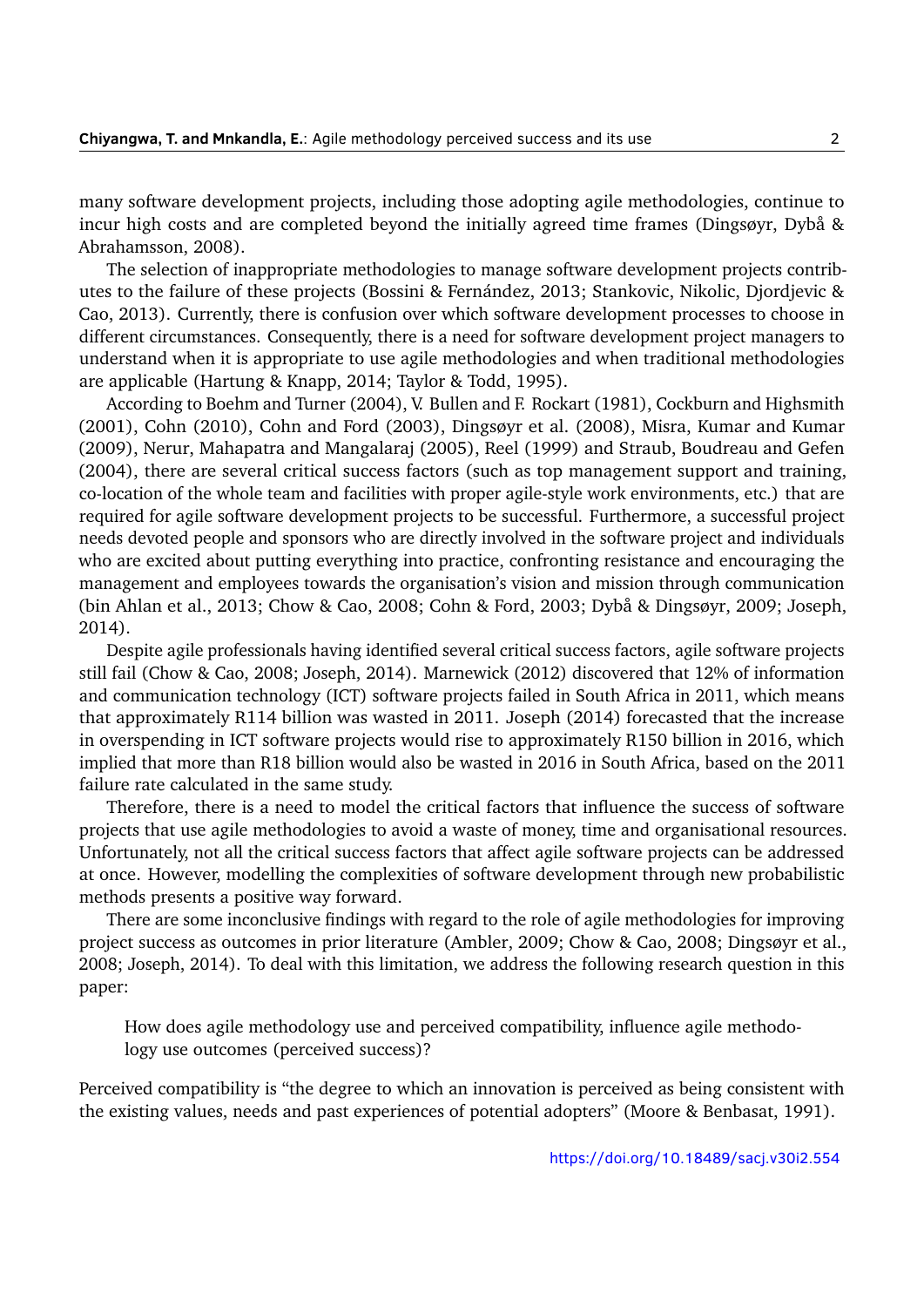The remainder of this article is organised as follows: in Section [2](#page-2-0) the authors present the background literature and theoretical development of the study. Section [3](#page-5-0) follows with a discussion on the research methodology. Section [4](#page-10-0) discusses the results of the study and finally, Section [5](#page-12-0) concludes the study and mentions future research for this study.

#### <span id="page-2-0"></span>2 LITERATURE REVIEW AND THEORY DEVELOPMENT

#### 2.1 Agile methodology perceived success

Existing theories have mostly been used to examine the usage and acceptance of information technology (IT) tools. Diffusion of Innovation (DOI) theory, Theory of Reasoned Action (TRA), Theory of Planned Behaviour (TPB), Unified Theory of Acceptance and Use of Technology (UTAUT) and Technology Acceptance Model (TAM) have been widely used for examining an individual's intentions to adopt IT innovations, such as the World Wide Web and Microsoft Office spreadsheets (Chow & Cao, [2008;](#page-13-2) Iivari & Huisman, [2007\)](#page-14-9).

Several studies on agile methodologies are based on the practical use of agile methodologies and their costs and benefits, with a couple of studies on the factors affecting the acceptance of agile methodologies as part of their success (Chow & Cao, [2008;](#page-13-2) Misra et al., [2009\)](#page-14-3). These studies have used the existing theories to explore the use and acceptance of agile methodologies.

Chow and Cao [\(2008\)](#page-13-2) performed an initial investigation into individual usage and acceptance of agile software development projects by using constructs from TAM, TRA, TPB, DOI and UTAUT. In their research, the perceived usefulness and perceived ease of use scales were shown, in general, to be reliable measures in the agile software development context. Misra et al. [\(2009\)](#page-14-3) adapted actual behavioural constructs from TAM, TRA, TPB, DOI and UTAUT to determine critical success factors for agile software development projects. Further, team environment has been found to be an important factor that would affect the agile professional's perceptions of agile software development (Chow & Cao, [2008;](#page-13-2) Iivari & Huisman, [2007\)](#page-14-9). Indeed, few studies have gone beyond use to investigate the factors associated with agile methodology use and the perceived success.

These studies suggest a number of organisational, people, process, culture, technology and project factors that are crucial to the successful assimilation of the agile methodologies usage. These studies have not taken characteristics of perceived compatibility of individuals towards cost, quality, scope and time into consideration.

Although the use of a theoretical framework, for example, technology of acceptance model, excludes perceived success factors of the agile methodology use as a construct, Delone and McLean [\(2003\)](#page-14-10) explained a direct influence between perceived success factors of the agile methodology use and overall paybacks. This effect has been comprehensively confirmed in systematic literature (Delone & McLean, [2003\)](#page-14-10). The causal effects suggest that when IT professionals take part in the agile methodology usage, less cost to the company is involved, less optimum time to accomplish the project is involved and appropriate scope of the project is achieved, as perceived success factors of agile methodology use (Chow & Cao, [2008\)](#page-13-2).

Even though the relationships between the agile methodology use and its perceived success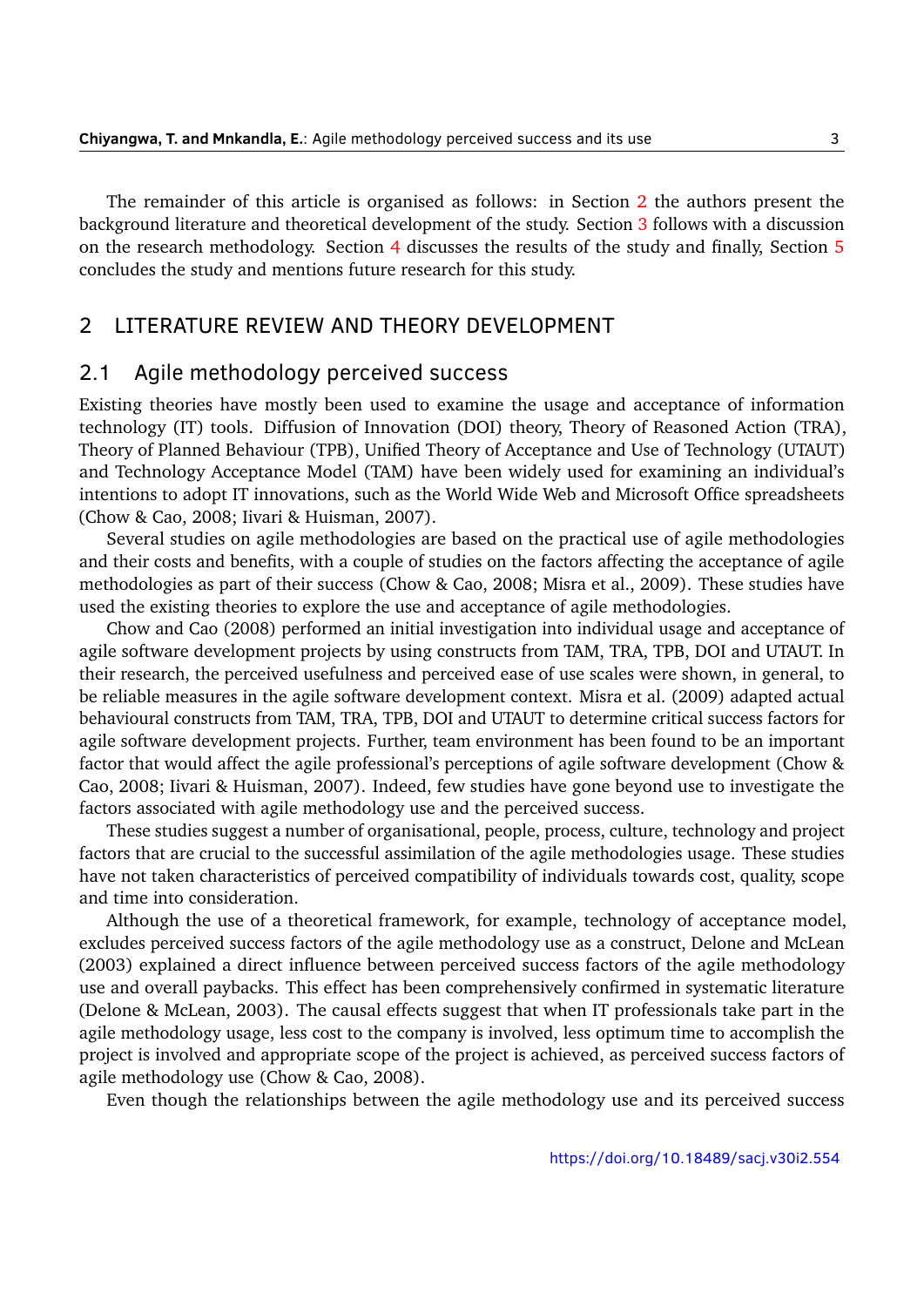were discovered as strong in several previous literatures (Chow & Cao, [2008;](#page-13-2) Joseph, [2014\)](#page-14-6), some research studies described a very weak influence in the agile methodology framework (Chow & Cao, [2008\)](#page-13-2). These inconsistent results lead us to examine the influence further. The researchers in this study suggest that compatibility moderates the direct influences. Therefore, this research study regards cost of the projects, quality of the projects, scope of the projects and time taken to complete the projects as perceived success factors.

## 2.2 Perceived compatibility as a moderator

Perceived compatibility is "the degree to which an innovation is perceived as being consistent with the existing values, needs and past experiences of potential adopters" (Moore & Benbasat, [1991,](#page-14-8) p. 195). Perceived compatibility has vastly and frequently utilised psychology and IT to find the impact it has towards perceived intention and perceived success (Venkatesh, Morris, Davis & Davis, [2003\)](#page-15-6) and perceived usefulness (Venkatesh & Davis, [2000\)](#page-15-7). Perceived compatibility normally has significant impact on perceived intention and perceived success of software development projects (Taylor & Todd, [1995\)](#page-15-2). Perceived compatibility had been used in research publications with different names with the same meaning such as task-technology fit and job-relevance (Goodhue & Thompson, [1995;](#page-14-11) Venkatesh & Davis, [2000\)](#page-15-7).

The following four criteria used to determine the perceived success of agile software development projects are based on Chow and Cao [\(2008\)](#page-13-2) and Misra et al. [\(2009\)](#page-14-3),

- Quality (delivering a good product or project outcome)
- Time (delivering on time)
- Cost (delivering within the estimated cost and effort)
- Scope (meeting all requirements and objectives)

Better quality software projects can be attained if there is more budget and time at disposal. However, project managers are usually constrained with respect to time, budget and the quality of the software the project is expected to deliver. The same expectations are still effective for software projects using agile methodologies (Chow & Cao, [2008;](#page-13-2) Misra et al., [2009\)](#page-14-3). Hence, any software project using agile practices would be considered succeful if it can deliver better quality software in a shorter time and lower budget than traditional software development practices (Misra et al., [2009\)](#page-14-3).

This study proposed that perceived compatibility might have direct or indirect influence beyond perceived ease of use, perceived usefulness and perceived intentions, particularly on the agile methodology use towards perceived success constructs. In most cases, if IT professionals do not have a choice not to use particular technology, they are often likely to implement the technology to accomplish their job (Goodhue & Thompson, [1995\)](#page-14-11). Thus we hypothesise that:

**H1.** Perceived compatibility has direct or indirect influence between the agile methodology use and cost of the projects.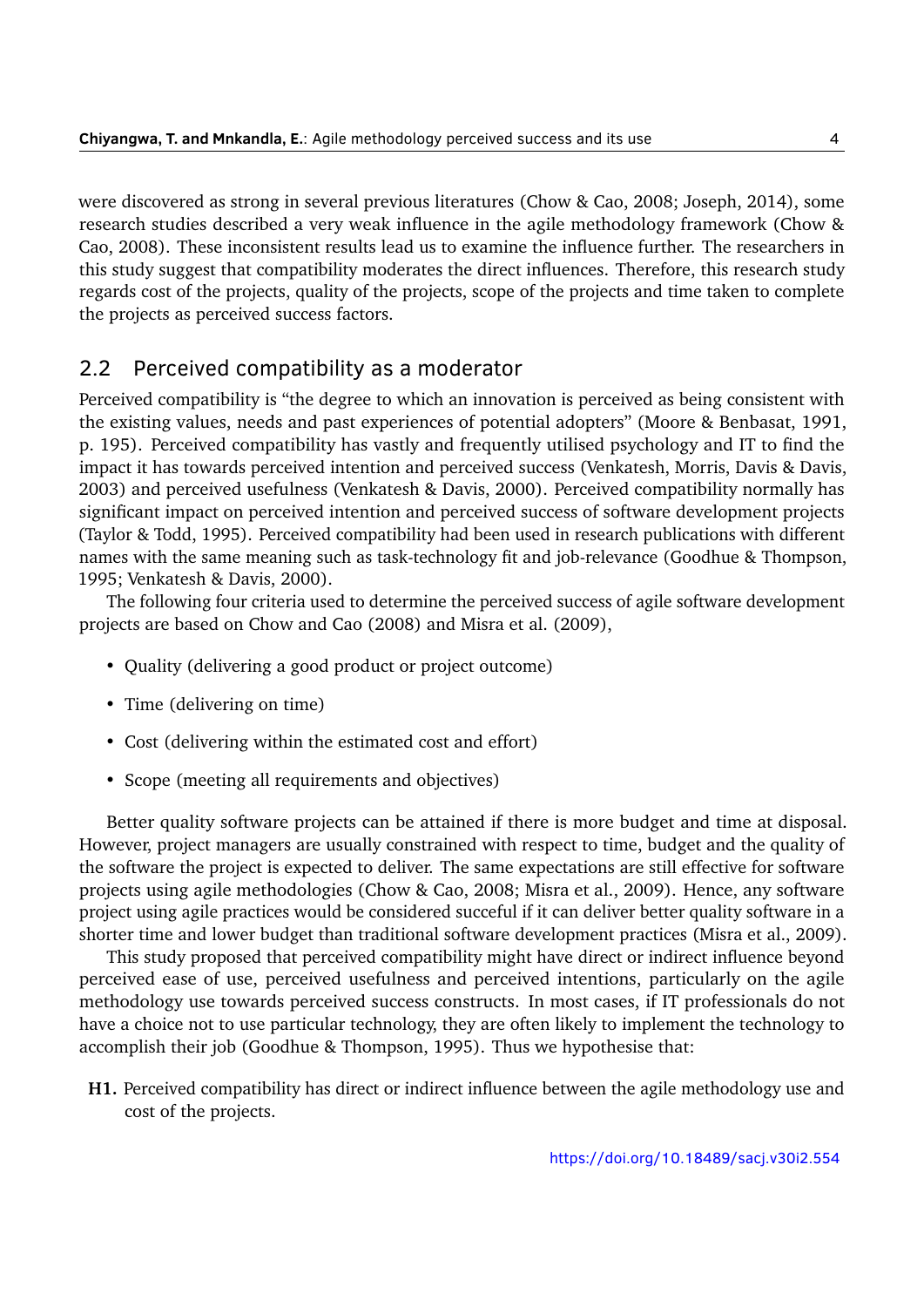- **H2.** Perceived compatibility has direct or indirect influence between the agile methodology use and time to complete the projects.
- **H3.** Perceived compatibility has direct or indirect influence between the agile methodology use and scope of the projects.
- **H4.** Perceived compatibility has direct or indirect influence between the agile methodology use and quality of the projects.

<span id="page-4-0"></span>The theoretical framework is clearly shown in Figure [1](#page-4-0) and definitions of constructs are clearly illustrated in Table [1.](#page-5-1)



Figure 1: Research model illustrating the hypotheses and their relationship with cost, quality, scope and time to complete the project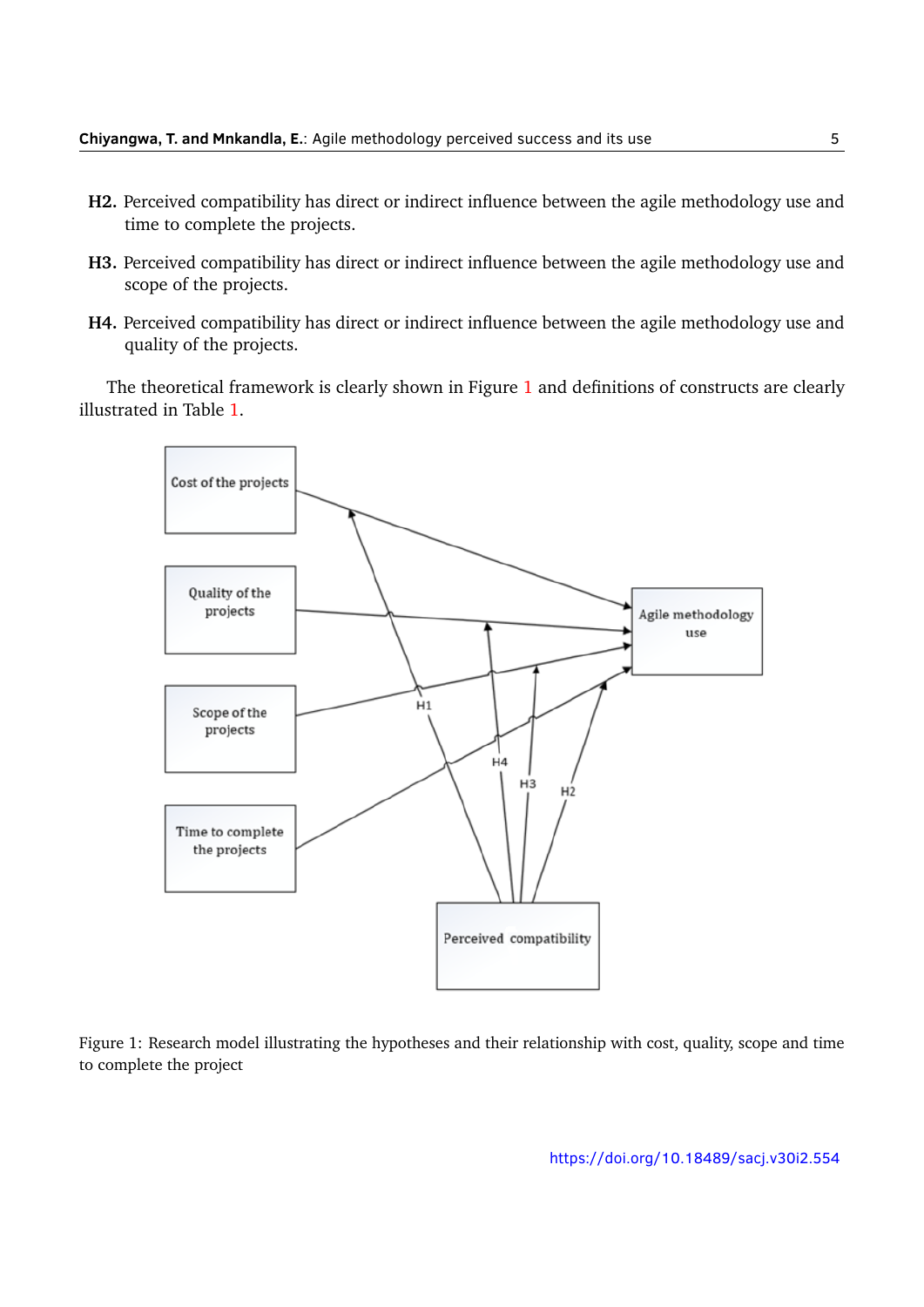<span id="page-5-1"></span>Table 1: Definitions of the constructs (adopted as direct definition of the constructs from Chow and Cao [\(2008\)](#page-13-2), Islam [\(2016\)](#page-14-12), and Moore and Benbasat [\(1991\)](#page-14-8))

| Construct                       | Definition                                                    |
|---------------------------------|---------------------------------------------------------------|
| Perceived compatibility         | The degree to which the agile methodology is perceived as     |
|                                 | being consistent with the existing values, needs and          |
|                                 | experiences of IT professionals                               |
| Agile methodology use           | User perception regarding their amount of the agile           |
|                                 | methodology usage                                             |
| Perceived cost of the projects  | User perception of the extent to which they believe the agile |
|                                 | methodology usage will assist their cost savings of the       |
|                                 | projects                                                      |
| Perceived quality of the        | User perception of the extent to which they believe the agile |
| projects                        | methodology usage will assist them in the quality of the      |
|                                 | software projects                                             |
| Perceived scope of the projects | User perception of the extent to which they believe the agile |
|                                 | methodology usage will assist them in the scope of the        |
|                                 | software projects                                             |
| Perceived time of completion    | User perception of the extent to which they believe the agile |
| of the projects                 | methodology usage will assist them in completing software     |
|                                 | projects in time                                              |

#### <span id="page-5-0"></span>3 METHODOLOGY

The study used quantitative methods of collecting data.

### 3.1 Questionnaire development

A survey was done by using a structured questionnaire to collect data which relates to the decision variables to be measured. The target sample of population was IT professionals who use the agile methodology in their daily activities of their work. A questionnaire was used to discover IT professionals' perceptions in line with Scrum usage experience in software development projects.

The Likert scale was used to measure the research instrument of the decision variable ranging from "strongly agree (5)" to "strongly disagree (1)". Chow and Cao [\(2008\)](#page-13-2), Islam [\(2016\)](#page-14-12) and Misra et al. [\(2009\)](#page-14-3) questionnaires were adopted for this research study, with minor alterations in wording, showing the agile methodology use and success factors of the projects. The measurement decision variables of perceived compatibility and agile methodology implementation were adapted from Chow and Cao [\(2008\)](#page-13-2) and Larsen, Sørebø and Sørebø [\(2009\)](#page-14-13), appropriately. The items for determining perceived cost, quality, scope of the project and time to complete the projects were adopted from Misra et al. [\(2009\)](#page-14-3).

A pilot test was done, and generally, the IT professionals showed easiness of completing the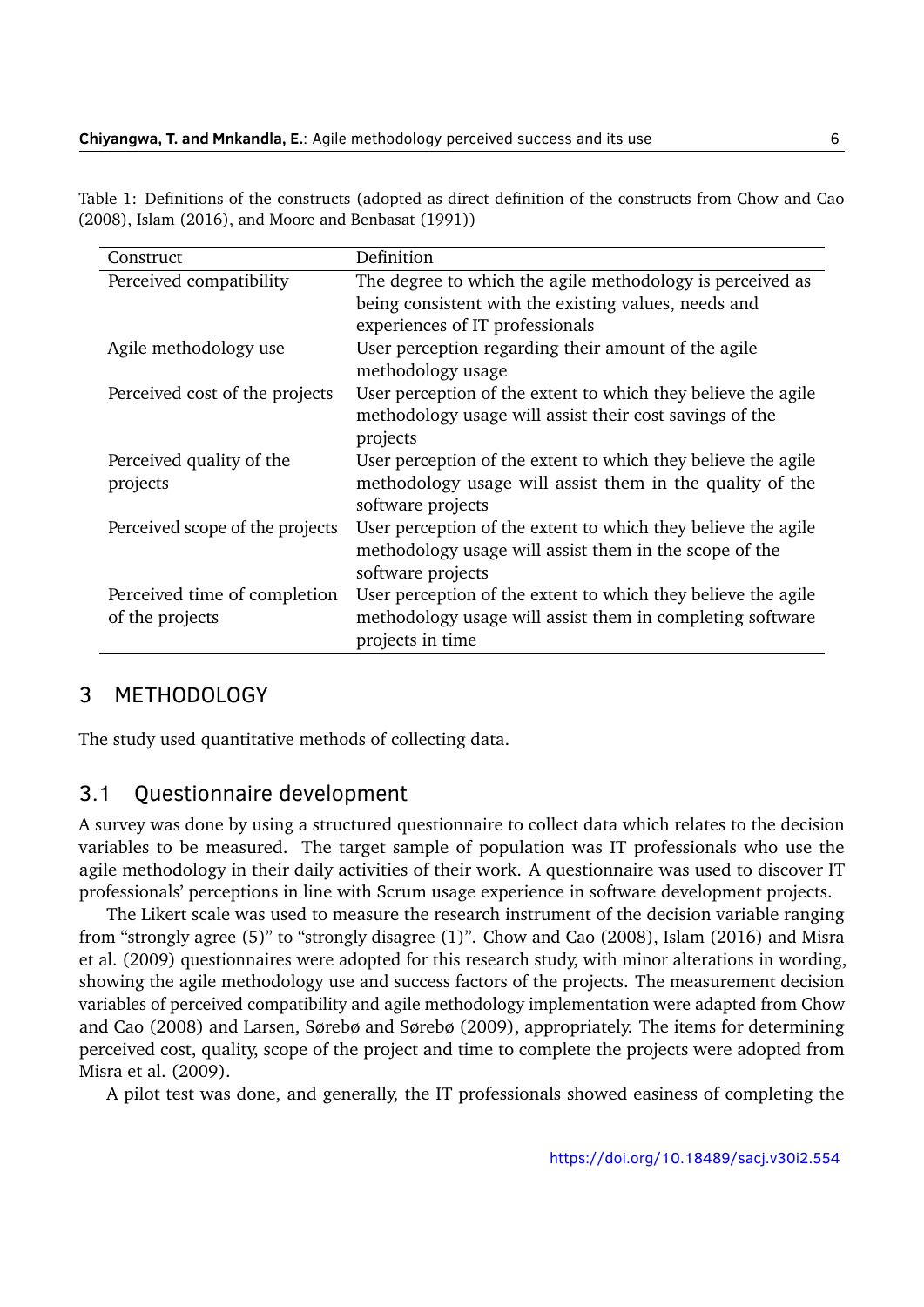research instrument, which was the questionnaire. Several ideas and changes to be made were noted and the research instrument was corrected to improve its feasibility for this study. Questions in the questionnaire were randomised to avoid survey bias. This study used Harman's one factor test to avoid common method bias (Straub et al., [2004\)](#page-15-5).

## 3.2 Study participants and procedure

The current research was done in South African companies that use Scrum methodology. An online survey was utilised to collect responses from the IT professionals in the organisations who practise Scrum methodology. The LinkedIn website was used to obtain company e-mail addresses of IT employees who were the target population of the sample. A total of 920 e-mail invitations were sent to randomly selected IT professionals of the companies. The research was carried out for two weeks. Twenty-five per cent of the response rate was achieved resulting in 230 responses. Characteristics of the sample demographics are presented in table 2. Only IT professional with 5 years' experience were considered in this research study.

| Factors                                  | Frequency | Percentage |
|------------------------------------------|-----------|------------|
| Gender                                   |           |            |
| Male                                     | 148       | 64.3       |
| Female                                   | 82        | 35.7       |
| Age (years)                              |           |            |
| $30$                                     | 13        | 5.7        |
| $31 - 35$                                | 57        | 24.8       |
| $36 - 40$                                | 56        | 24.3       |
| $41 - 45$                                | 87        | 37.8       |
| $>45$                                    | 17        | 7.4        |
| Experience (years)                       |           |            |
| $<$ 5                                    | 0         | 0          |
| $5 - 8$                                  | 57        | 24.8       |
| $9 - 10$                                 | 115       | 50.0       |
| >10                                      | 58        | 25.2       |
| Role                                     |           |            |
| Software developers / Agile team members | 131       | 57.0       |
| Scrum master                             | 70        | 30.4       |
| Team leader                              | 29        | 12.6       |
| Total                                    | 230       | 100        |

| Table 2: Demographic information |  |
|----------------------------------|--|
|                                  |  |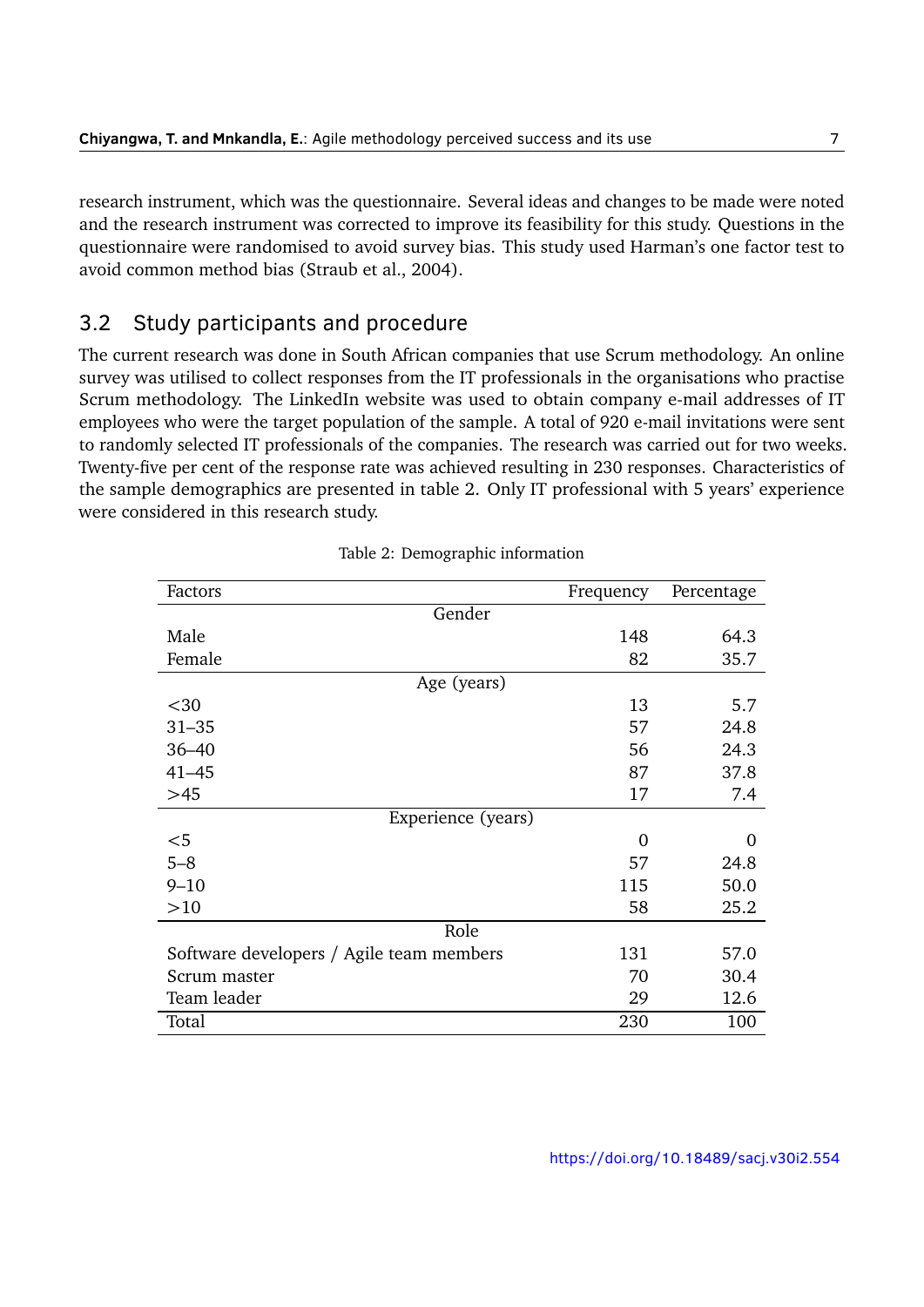#### 3.3 Statistical analysis

The Partial Least Square (PLS) test was formulated by an econometrician whose name was Herman Wold (Barclay, Higgins & Thompson, [1995;](#page-13-7) Chin, [1998;](#page-13-8) Wold, [2006\)](#page-15-8). The proposed hypotheses were evaluated using Smart Partial Least Square (SPLS) version 3.2.7. SPLS 3.2.7 was selected due to its suitablity for small sample sizes and the normal distribution data set which was in line with the research results. Its path models are normally measured by two equations, namely, the structural model and measurement model.

The constructs used for this research (as shown in Table [1\)](#page-5-1) are linked to the individual questions per construct as shown in Table [3.](#page-8-0)

Internal consistency reliability was used and the composite reliability (CR) of each construct exceeded the threshold value of 0.7 as shown in Table [3](#page-8-0) (Dion, [2008;](#page-14-14) Nunnally, [1978\)](#page-14-15). As illustrated in Table [3,](#page-8-0) convergent validity used the standards suggested by Fornell and Larcker [\(1981\)](#page-14-16) to assess the measuring model. The average variance extracted (AVE) of every construct exceed 0.5 as recommended by Fornell and Larcker. Also, the discriminant validity value of the square root of the average variance extracted exceeded the correlation between the measurements suggested by Segars and Grover [\(1993\)](#page-15-9). A measurement model had indicator reliability of each item's loading above the threshold of 0.7 as suggested by Fornell and Larcker.

The discriminant validity value of the square root of the average variance extracted exceeded the off-diagonal elements in their corresponding row and column as shown in Table [4.](#page-9-0)

The cross loading results showed that the assessments of the measurement model's discriminant validity were met with a threshold value above 0.7 as shown in Table [5.](#page-9-1)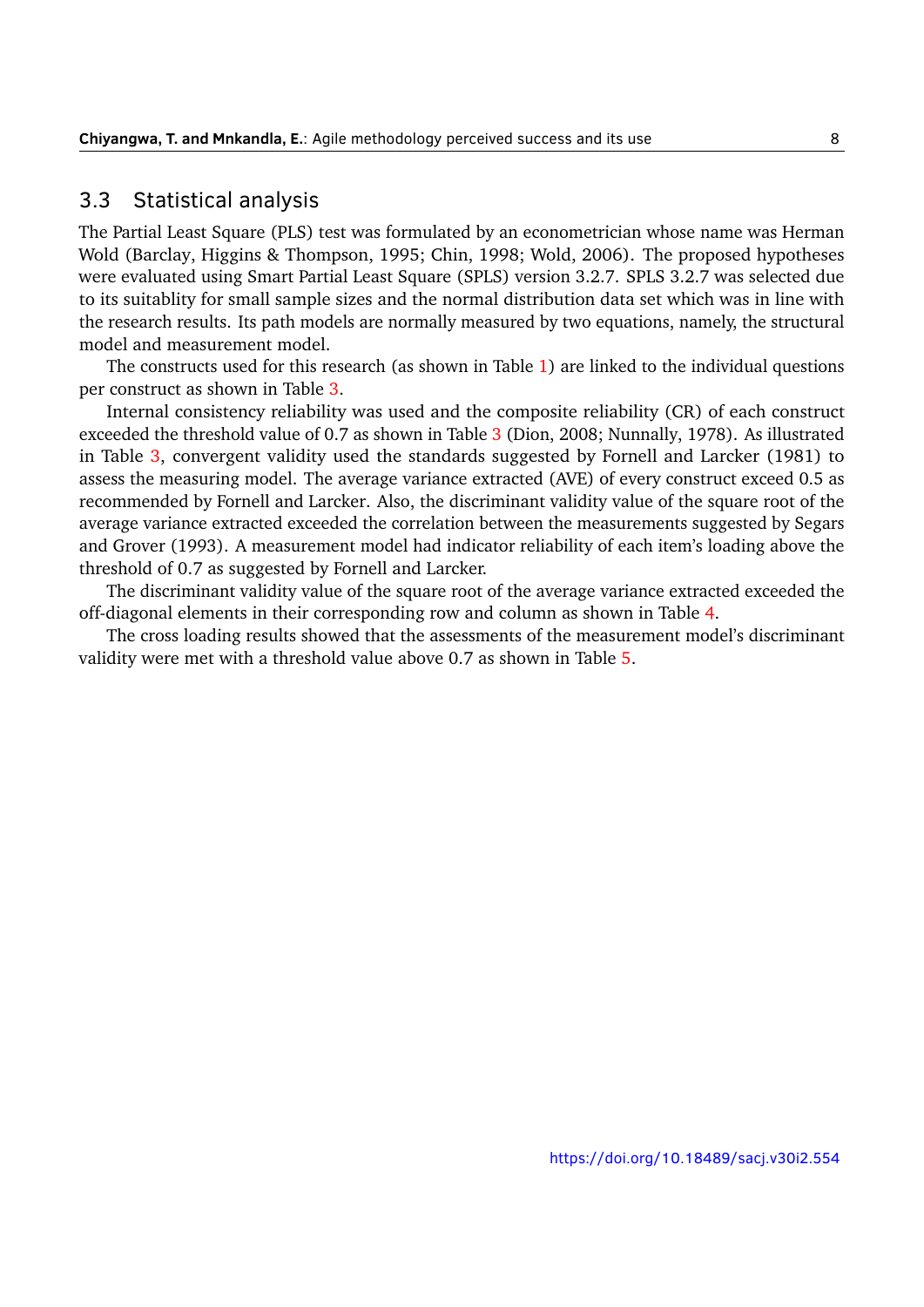<span id="page-8-0"></span>

| Category            | Success factors                                                                                                        | Mean | Std  | Loading |
|---------------------|------------------------------------------------------------------------------------------------------------------------|------|------|---------|
| Perceived           | PC1: Agile methodology use is compatible with most aspects                                                             | 4.00 | 1.21 | 0.83    |
| compatibility       | of my work style.                                                                                                      |      |      |         |
| $(CR = 0.82;$       | PC2: Using agile methodology fits with the way I like to                                                               | 4.04 | 1.13 | 0.86    |
| $AVE = 0.83)$       | work                                                                                                                   |      |      |         |
| Quality of the      | QP1: The existence of an agile-friendly project team envir-                                                            | 3.89 | 1.14 | 0.82    |
| project             | onment delivered a better product than in one which was                                                                |      |      |         |
| $(CR = 0.78;$       | not.                                                                                                                   | 3.95 |      |         |
| $AVE = 0.78$        | QP2: The practice of agile project management process de-<br>livered a better product than one which did not practice. |      | 1.18 | 0.81    |
|                     | QP3: The practice of agile software engineering techniques                                                             | 3.88 | 1.21 | 0.77    |
|                     | delivered a better product than one which did not practice.                                                            |      |      |         |
| Cost of the         | SP1: Project type being of variable scope with emergent                                                                | 3.56 | 1.26 | 0.76    |
| project             | requirements                                                                                                           |      |      |         |
| $(CR = 0.80;$       | SP2: Having a stronger customer involvement meets all                                                                  | 3.64 | 1.10 | 0.80    |
| $AVE = 0.82$        | requirements and objectives, leading to a better product than                                                          |      |      |         |
|                     | in one which did not have.                                                                                             |      |      |         |
|                     | SP3: The execution of correct delivery strategy meets all                                                              | 3.63 | 1.26 | 0.82    |
|                     | requirements and objectives, leading to a better product than                                                          |      |      |         |
|                     | in one which did not execute.                                                                                          |      |      |         |
| Cost of the         | CP1: The project with up-front cost evaluation was done to                                                             | 4.37 | 1.24 | 0.90    |
| project             | reduce cost.                                                                                                           |      |      |         |
| $(CR = 0.80;$       | CP2: People and agile teams were placed physically closer                                                              | 4.32 | 1.18 | 0.91    |
| $AVE = 0.82)$       | to reduce the cost of moving information between them.                                                                 |      |      |         |
|                     | CP3: Replace documents with talking in person and at white-                                                            | 4.27 | 1.33 | 0.90    |
|                     | boards to reduce cost of moving information between people                                                             |      |      |         |
|                     | and agile teams.                                                                                                       |      |      |         |
| Time of             | TC1: The functionality was delivered in a more timely man-                                                             | 4.79 | 1.29 | 0.91    |
| completion of       | ner in a project which is managed using agile principles than                                                          |      |      |         |
| the project         | in one which was not.                                                                                                  |      |      |         |
| $(CR = 0.83;$       | TC2: The correct integration and testing was done in a more                                                            | 4.75 | 1.37 | 0.90    |
| $AVE = 0.88$        | timely manner in a project which is managed using agile                                                                |      |      |         |
|                     | principles than in one which was not.                                                                                  |      |      |         |
|                     | TC3: Appropriate technical training was done in a more<br>timely manner in a project which is managed using agile      | 4.73 | 1.25 | 0.94    |
|                     | principles than in one which was not.                                                                                  |      |      |         |
| Agile               | AM1: I am currently using the agile methodology at my work                                                             | 4.88 | 1.39 | 0.92    |
| methodology         | place.                                                                                                                 |      |      |         |
| use $(CR = 0.87)$ ; | AM2: I have used the agile methodology in the past at my                                                               | 4.86 | 1.44 | 0.91    |
| $AVE = 0.91)$       | work place.                                                                                                            |      |      |         |

Table 3: Constructs' items, mean and internal consistencies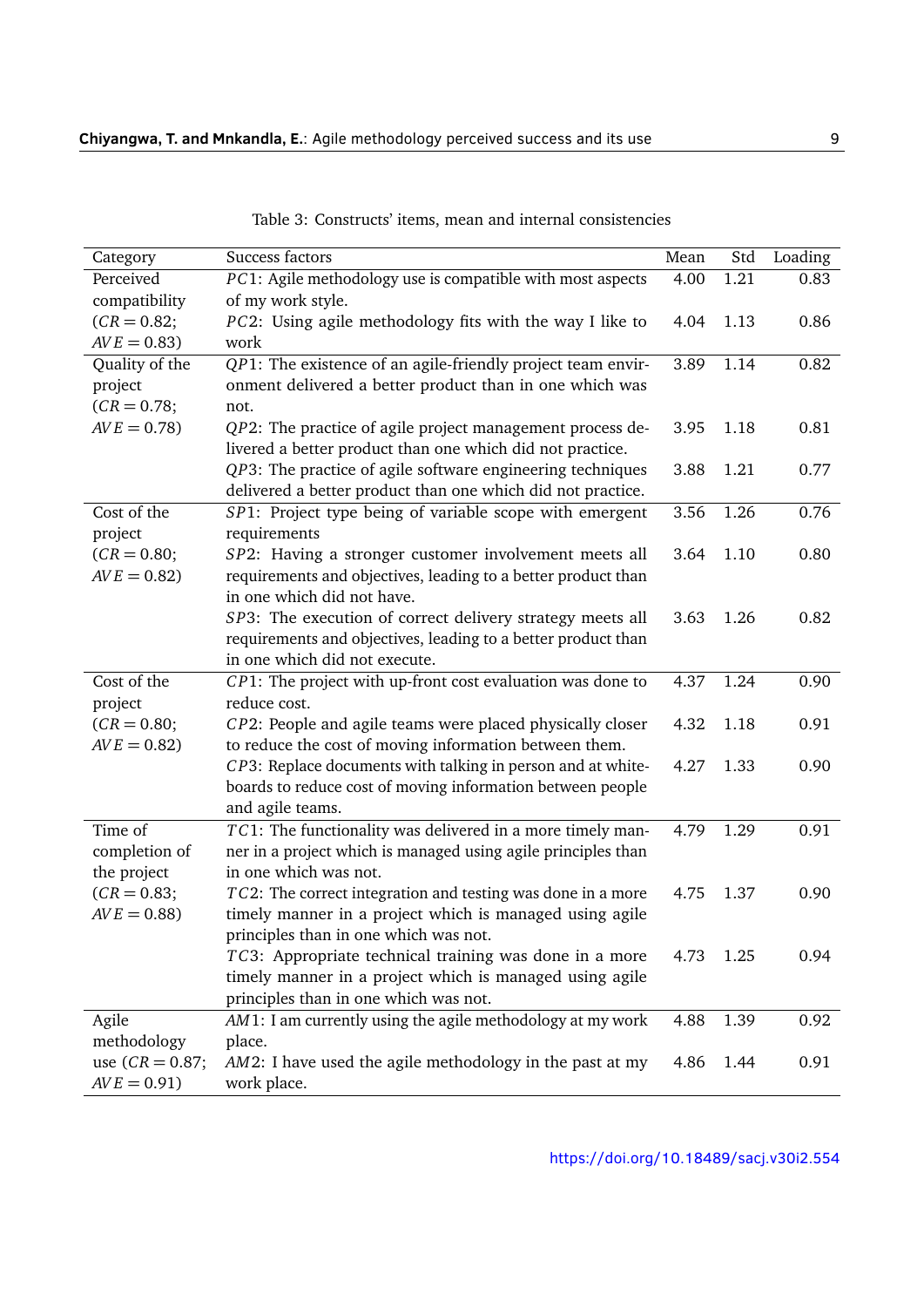<span id="page-9-0"></span>

|                                       | (1)  |      | (3)  | 4)   | (5)  | (6)  |
|---------------------------------------|------|------|------|------|------|------|
| Cost of the project $(1)$             | 1.00 |      |      |      |      |      |
| Perceived compatibility (2)           | 0.55 | 0.85 |      |      |      |      |
| Scope of the project (3)              | 0.11 | 0.54 | 0.84 |      |      |      |
| Quality of the project (4)            | 0.32 | 0.48 | 0.40 | 0.83 |      |      |
| The agile methodology use (5)         | 0.21 | 0.42 | 0.37 | 0.44 | 0.82 |      |
| Time of completion of the project (6) | 0.16 | በ 64 | 0.61 | 0.42 | 0.61 | 0.82 |

Table 4: Correlation among variables and square root of average variance extracted

Table 5: Factor analysis results

<span id="page-9-1"></span>

|                 | Perceived compatibility | Quality | Scope | Cost | Time | Agile methodology use |
|-----------------|-------------------------|---------|-------|------|------|-----------------------|
| PC1             | 0.83                    |         |       |      |      |                       |
| PC2             | 0.84                    |         |       |      |      |                       |
| PC3             | 0.86                    |         |       |      |      |                       |
| QP1             |                         | 0.82    |       |      |      |                       |
| QP2             |                         | 0.81    |       |      |      |                       |
| QP3             |                         | 0.77    |       |      |      |                       |
| SP1             |                         |         | 0.76  |      |      |                       |
| SP2             |                         |         | 0.80  |      |      |                       |
| SP3             |                         |         | 0.82  |      |      |                       |
| CP1             |                         |         |       | 0.90 |      |                       |
| CP2             |                         |         |       | 0.91 |      |                       |
| CP3             |                         |         |       | 0.90 |      |                       |
| TC1             |                         |         |       |      | 0.91 |                       |
| TC2             |                         |         |       |      | 0.90 |                       |
| TC <sub>3</sub> |                         |         |       |      | 0.94 |                       |
| AM1             |                         |         |       |      |      | 0.92                  |
| AM <sub>2</sub> |                         |         |       |      |      | 0.91                  |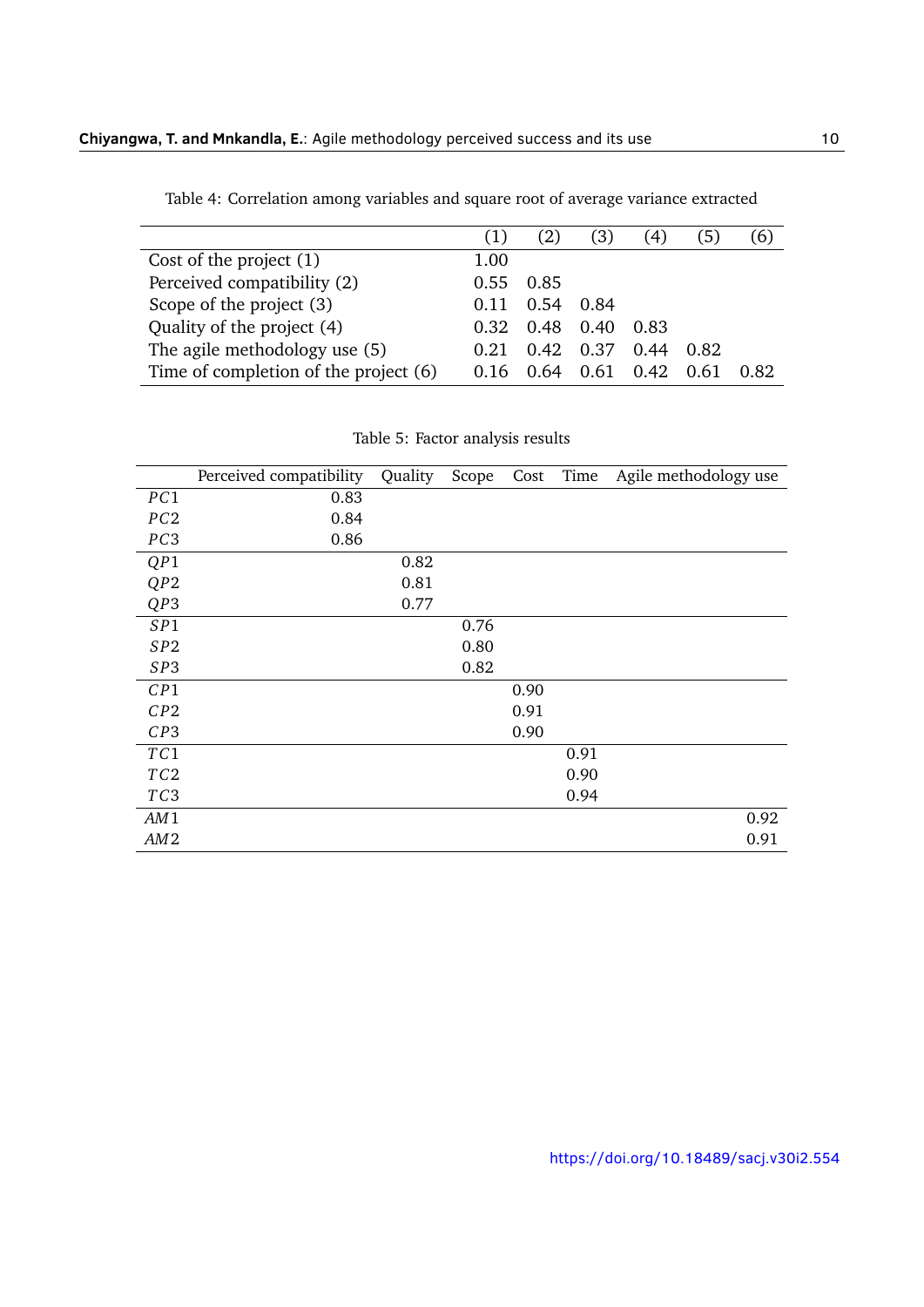#### <span id="page-10-0"></span>4 DISCUSSION OF RESULTS

Multicollinearity (which describes the high correlation among the explanatory decision variables that prevents their effects from being analysed) was tested (Cheung & Rensvold, [2002\)](#page-13-9). Hartung and Knapp [\(2014\)](#page-14-1) suggested that the presence of multicollinearity makes it problematic to evaluate the influence of unidentified parameters giving significant errors to minor changes in data. Thus, this would lead to high significant standard errors with a high correlation coefficient that generates a value of R-squared close to 1 or −1 (Byrne, [2016\)](#page-13-10). This was examined by comparing the R-squared to verify whether it was near  $\pm 1$ . The assumption of multicollinearity was not violated in this study, implying that R-squared coefficients were acceptable as not violating multicollinearity. The other assumptions such as outliers, tolerance, homoscedasticity, scatter plot, normality and linearity were tested. The assumptions of outliers, tolerance, homoscedasticity, scatter plot, normality and linearity would not be violated in this study.

The structural equation model of this research shows the concurrent test of the psychometric properties of the model and analyses the strength and direction of the causal effects of the model. The R-squared values signify the value of variance explained by the independent constructs towards dependent constructs. Table [6](#page-11-0) shows the output of the test of the hypothesised model. Perceived compatibility has significant influence on both the perceived cost of the projects and completion time of the projects. Nevertheless, it had a non-significant effect on the quality and scope of the software projects. The agile methodology use had significant effects on all the outcome constructs, namely, perceived cost of the projects, perceived scope of the projects, perceived quality of the projects and perceived time to complete the projects. The explained R-squared values were 0.34, 0.56, 0.48 and 0.36. The R-squared values were statistically significant because they had p-values less than five percent.

As illustrated in Table [6,](#page-11-0) the interaction term of the agile methodology use and perceived compatibility is significant ( $\beta = 0.39, p < 0.001$ ) in evaluating the cost of the projects. The cost of software projects can be considered to be the second highest predictor of perceived success. A nested F-test showed that the variance explained was also mathematically significant,  $0.34$  ( $F(1,215) =$ 42.11, *p <* 0.001) indicating that adding perceived compatibility as a moderating term improves the R-squared for cost of the projects.

The Beta value for time of completion of the projects was 0.45, making it the largest contributor to the research model, thus the largest predictor to use agile methodology for the success completion for software projects as shown in Tables [6](#page-11-0) and [7.](#page-11-1)

However, the interaction terms had a non-significant impact or influence on both perceived scope ( $\beta = .03$ ,  $p > 0.05$ ) and perceived quality of the projects ( $\beta = .01$ ,  $p > 0.05$ ). Tables [6](#page-11-0) and [7](#page-11-1) summarised the results from hypotheses testing.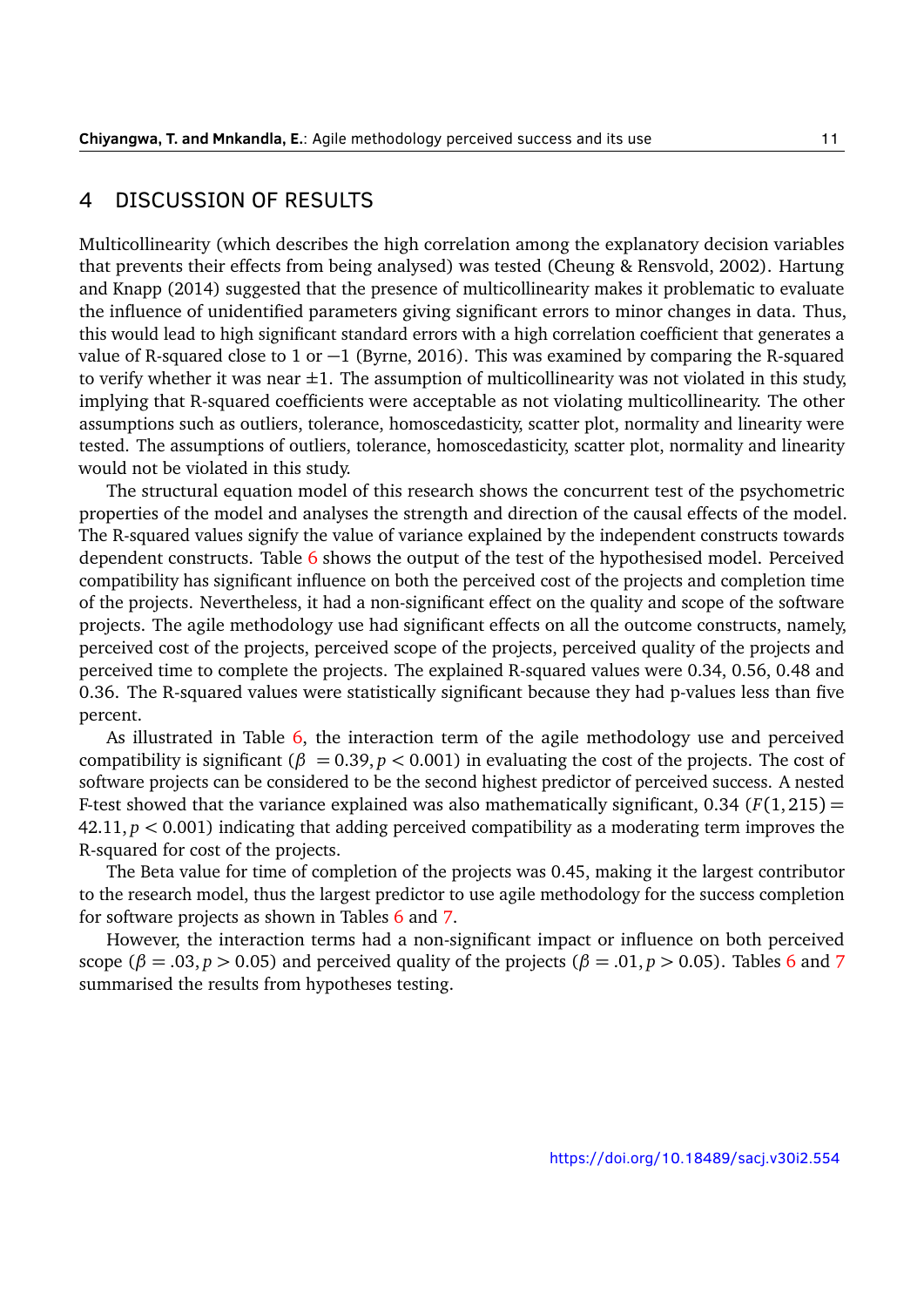<span id="page-11-0"></span>

| Determinants  | Predicting     |                    | Predicting     |               | Predicting      |                | Predicting     |               |  |
|---------------|----------------|--------------------|----------------|---------------|-----------------|----------------|----------------|---------------|--|
|               | perceived cost |                    | perceived      |               | perceived scope |                | perceived time |               |  |
|               | of the project |                    | quality of the |               |                 | of the project |                | completion of |  |
|               |                |                    | project        |               |                 |                | the project    |               |  |
|               | Model<br>with  | Model<br>with      | Model<br>with  | Model<br>with | Model<br>with   | Model<br>with  | Model<br>with  | Model<br>with |  |
|               | direct         | inter-             | direct         | inter-        | direct          | inter-         | direct         | inter-        |  |
|               | effects        | action             | effects        | action        | effects         | action         | effects        | action        |  |
|               |                | effects            |                | effects       |                 | effects        |                | effects       |  |
| Agile         | $0.19*$        | 0.16ns             | $0.38***$      | $0.32***$     | $0.27***$       | $0.26***$      | $0.19*$        | 0.12ns        |  |
| methodology   |                |                    |                |               |                 |                |                |               |  |
| use           |                |                    |                |               |                 |                |                |               |  |
| Compatibility | $0.22*$        | 0.04 <sub>ns</sub> | $0.38***$      | $0.38***$     | $0.46***$       | $0.47***$      | $0.25*$        | 0.03ns        |  |
| Agile         |                | $0.39***$          |                | $0.01$ ns     |                 | 0.03ns         |                | $0.45***$     |  |
| methodology   |                |                    |                |               |                 |                |                |               |  |
| use $*$       |                |                    |                |               |                 |                |                |               |  |
| compatibility |                |                    |                |               |                 |                |                |               |  |
| $R^2$         | 0.34           | 0.27               | 0.56           | 0.56          | 0.48            | 0.44           | 0.36           | 0.29          |  |

| Table 6: PLS results |  |
|----------------------|--|
|----------------------|--|

Note: \* indicates *p <* 0.05, \*\* indicate *p <* 0.01, \*\*\* indicates *p <* 0.001, and ns indicates non-significant.

#### Table 7: Summary of hypotheses test

<span id="page-11-1"></span>

| <b>Hypothesis</b>                                                          | <b>Result</b>    | Outcome     |
|----------------------------------------------------------------------------|------------------|-------------|
| H1. Perceived compatibility has direct or indirect                         | $\beta = 0.39$ , | Supported   |
| influence between the agile methodology use and                            | p < 0.001        |             |
| the cost of the projects.                                                  |                  |             |
| <b>H2.</b> Perceived compatibility has direct or indirect $\beta = 0.45$ , |                  | Supported   |
| influence between the agile methodology use and $p < 0.001$                |                  |             |
| the time to complete the projects.                                         |                  |             |
| <b>H3.</b> Perceived compatibility has direct or indirect $\beta = 0.03$ , |                  | Not sup-    |
| influence between the agile methodology use and $p > 0.05$                 |                  | ported      |
| the scope of the projects.                                                 |                  |             |
| <b>H4.</b> Perceived compatibility has direct or indirect $\beta = 0.01$ , |                  | Not<br>sup- |
| influence between the agile methodology use and $p > 0.05$                 |                  | ported      |
| the quality of the projects.                                               |                  |             |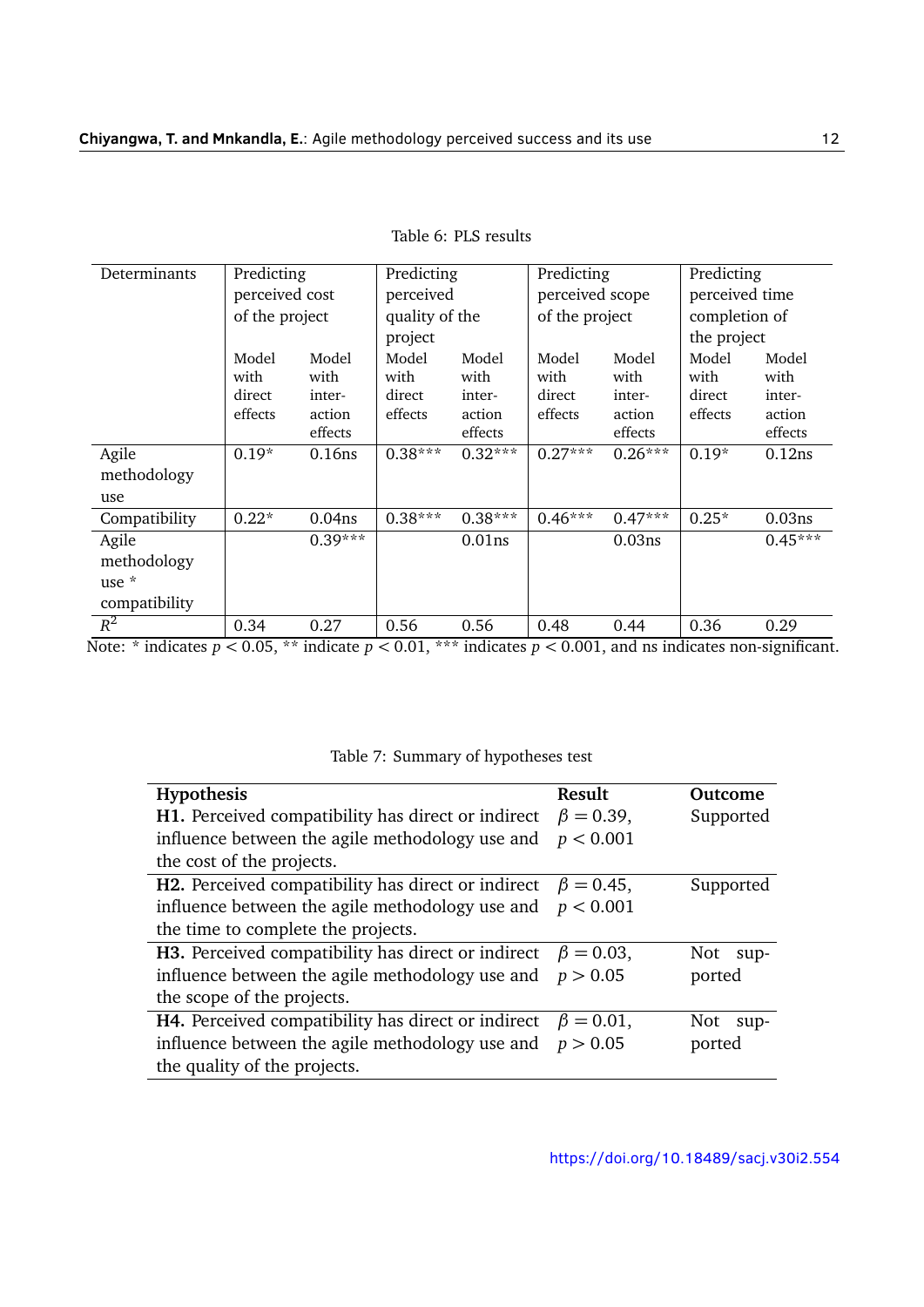The agile methodology use of software projects was used in order to determine the time of completion of software projects through the moderating effect of perceived compatibility. Time of completion of software projects referred to the user perception of the extent to which they believed the agile methodology usage would assist them in completing a software project on time (Chow & Cao, [2008;](#page-13-2) Moore & Benbasat, [1991\)](#page-14-8). This means that when IT professionals use the agile methodologies frequently; it could lead to the success of software projects from the perspective of meeting the estimated completion time of the software projects through the moderating effect of perceived compatibility. The implication is that IT professionals prioritise the timely completion of their projects to guarantee their security. It is however possible that IT professionals finish the tasks on time as a result of doing the same job most of the times.

The second factor, cost of the software projects, refers to the user perception of the extent to which they believe the agile methodology usage will assist their cost savings on the projects (Chow & Cao, [2008;](#page-13-2) Islam, [2016\)](#page-14-12). This means when IT professionals use the agile methodology frequently and heavily; it could lead to the success of software projects in terms of meeting the estimated budget through the moderating effect of perceived compatibility. Delivering software projects on time is considered as second priority. This might be due to the fact that IT professionals are aware that they get a salary from software projects sales. Therefore, for IT professionals, if the core business is to minimise cost to the company, the use of the agile methodology could accomplish their business goal.

The third factor, scope of the software projects, refers to user perception of the extent to which they believe the agile methodology usage will assist them to meet the scope of the software projects (Chow & Cao, [2008;](#page-13-2) Islam, [2016\)](#page-14-12). This means when IT professionals use the agile methodologies frequently and heavily, it could lead to the software projects' success in terms of scope, requirements and specifications of the project being met through the moderating effect of perceived compatibility.

The fourth factor, quality of the software projects, refers to user perception of the extent to which they believe the agile methodology usage will assist them to deliver quality software projects (Chow & Cao, [2008;](#page-13-2) Islam, [2016\)](#page-14-12). This means when IT professionals use the agile methodology frequently and heavily, it could lead to the software projects' success in terms of quality, standard and value of the project outcome through the moderating effect of perceived compatibility.

Scope of the projects (meeting all requirements and objectives) and quality (delivering a good product or project outcome) were not considered significant factors in this research study, because the testing results were inconclusive and insignificant to determine the influence agile methodologies could have on these factors.

#### <span id="page-12-0"></span>5 CONCLUSION

Most research studies focus on examining the use and adoption of agile methodologies. There is a lack of peer reviewed publications that explain the moderating effects of perceived compatibility towards agile methodology use and perceived success.

This study explored how perceived compatibility impacts agile methodology use and perceived success. The researchers discovered that agile methodology use had significant impact on the time of completion and cost of the software project through the moderating effect of perceived compatibility.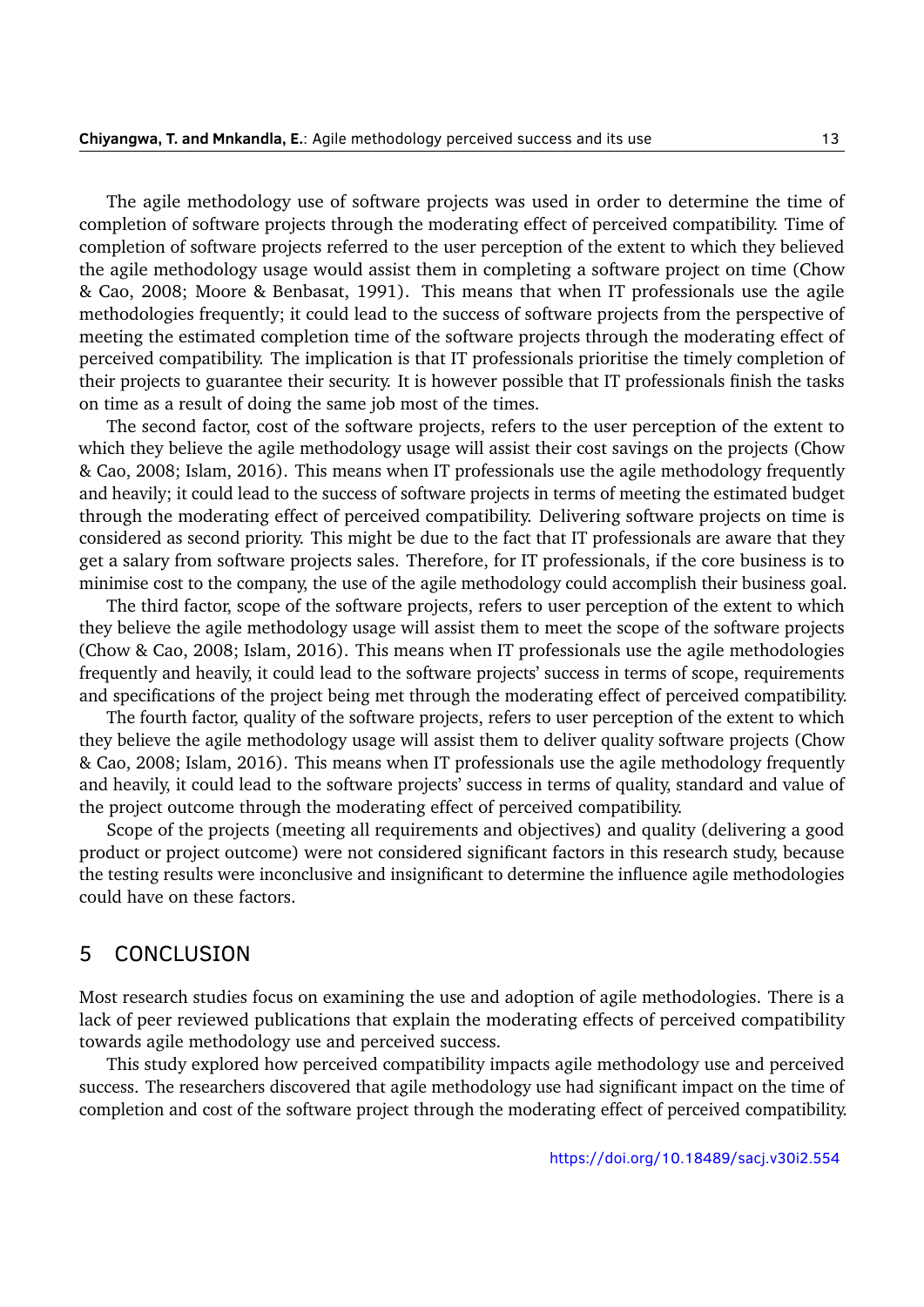This means that organisations in South Africa deliver the software projects on time and within the estimated cost and effort. Future studies can carry out the study using longitudinal study instead of cross-sectional study to find out if quality and scope are not significant factors of perceived success in South African projects.

The researchers have used only four variables (cost of the projects, quality of the projects, scope of the projects and time to complete the projects) to conceptualise the agile methodology use outcomes. This study's context was the South African population. Possible points of interest which this study could not cover that may be the subject of future research are: investigating trust, benefit and the influence among the perceived success variables, evaluating the moderating effects of age and gender on the proposed research model, investigating IT professionals who have more than five years of experience, and a specific focus on the Scrum agile methodology as the most adopted agile methodology in South Africa.

## References

- <span id="page-13-1"></span>Ambler, S. W. (2009). The agile scaling model (ASM): Adapting agile methods for complex environments. *Environments*, 1–35.
- <span id="page-13-7"></span>Barclay, D., Higgins, C. & Thompson, D. (1995). The Partial Least Squares (PLS) approach to causal modelling: Personal computer adoption and use as an illustration. *Technology Studies*, *2*(2), 285–309.
- <span id="page-13-6"></span>bin Ahlan, A. R. et al. (2013). A coherent framework for understanding critical success factors of ICT project environment. In *Research and Innovation in Information Systems (ICRIIS), 2013 International Conference on* (pp. 342–347). IEEE.
- <span id="page-13-3"></span>Boehm, B. & Turner, R. (2004). Balancing agility and discipline: Evaluating and integrating agile and plan-driven methods. In *Software Engineering, 2004. ICSE 2004. Proceedings. 26th International Conference on* (pp. 718–719). IEEE. <https://doi.org/10.1109/ICSE.2004.1317503>
- <span id="page-13-0"></span>Bossini, J. & Fernández, A. R. (2013). Using agile methodologies in people management. *RPM*, *10*(1), 33–42.
- <span id="page-13-10"></span>Byrne, B. M. (2016). *Structural equation modeling with AMOS: Basic concepts, applications, and programming*. Routledge.
- <span id="page-13-9"></span>Cheung, G. W. & Rensvold, R. B. (2002). Evaluating goodness-of-fit indexes for testing measurement invariance. *Structural Equation Modeling*, *9*(2), 233–255. [https://doi.org/10.1207/](https://doi.org/10.1207/S15328007SEM0902_5) [S15328007SEM0902\\_5](https://doi.org/10.1207/S15328007SEM0902_5)
- <span id="page-13-8"></span>Chin, W. W. (1998). The partial least squares approach to structural equation modeling. *Modern Methods for Business Research*, *295*(2), 295–336.
- <span id="page-13-2"></span>Chow, T. & Cao, D.-B. (2008). A survey study of critical success factors in agile software projects. *Journal of Systems and Software*, *81*(6), 961–971. [https://doi.org/10.1016/j.jss.2007.08.](https://doi.org/10.1016/j.jss.2007.08.020) [020](https://doi.org/10.1016/j.jss.2007.08.020)
- <span id="page-13-4"></span>Cockburn, A. & Highsmith, J. (2001). Agile software development, the people factor. *Computer*, *34*(11), 131–133. <https://doi.org/10.1109/2.963450>
- <span id="page-13-5"></span>Cohn, M. (2010). *Succeeding with agile: Software development using Scrum*. Pearson Education.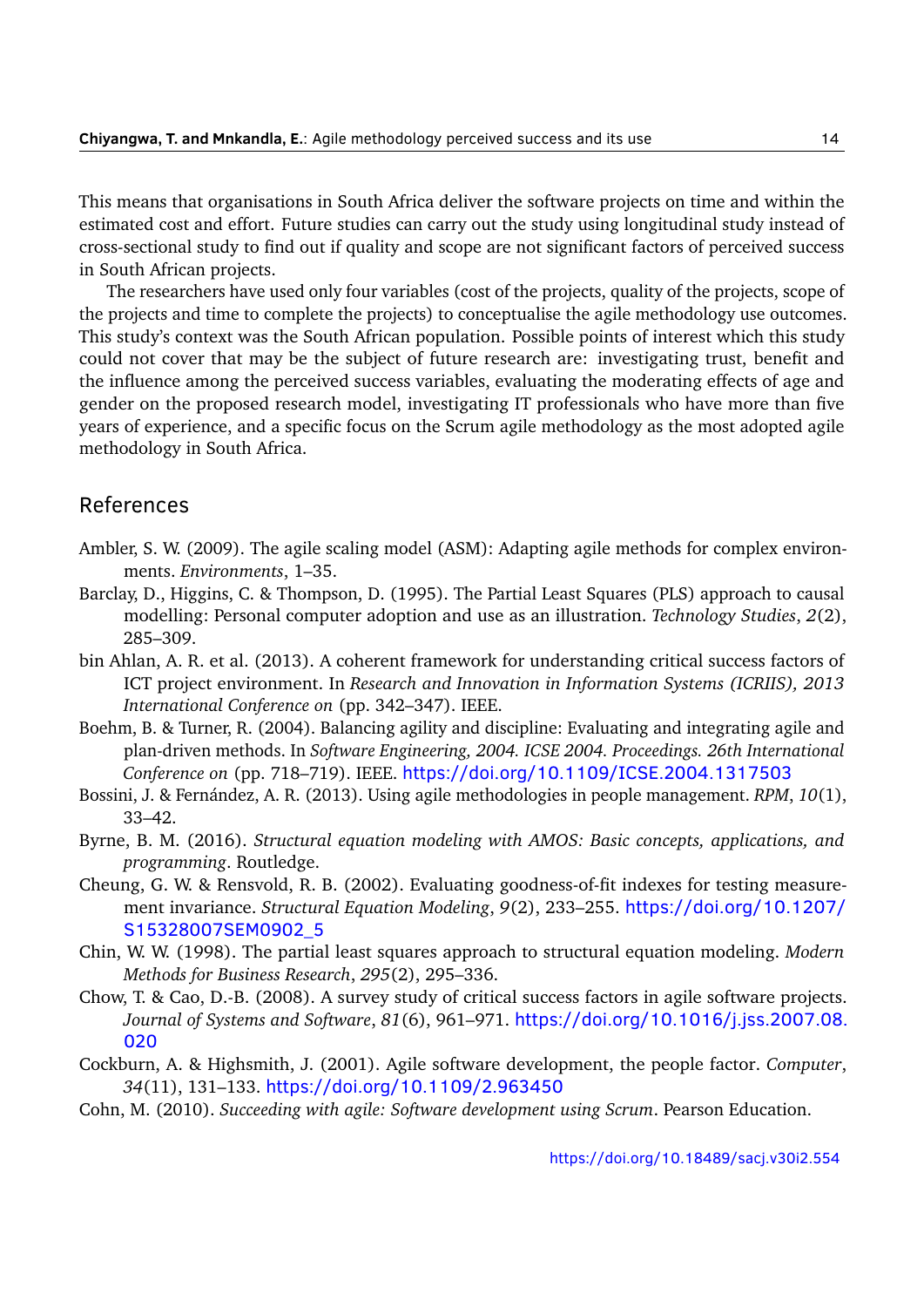- <span id="page-14-2"></span>Cohn, M. & Ford, D. (2003). Introducing an agile process to an organization [software development]. *Computer*, *36*(6), 74–78.
- <span id="page-14-10"></span>Delone, W. H. & McLean, E. R. (2003). The DeLone and McLean model of information systems success: A ten-year update. *Journal of Management Information Systems*, *19*(4), 9–30. [https:](https://doi.org/10.1080/07421222.2003.11045748) [//doi.org/10.1080/07421222.2003.11045748](https://doi.org/10.1080/07421222.2003.11045748)
- <span id="page-14-0"></span>Dingsøyr, T., Dybå, T. & Abrahamsson, P. (2008). A preliminary roadmap for empirical research on agile software development. In *Agile, 2008. AGILE'08. Conference* (pp. 83–94). IEEE. [https:](https://doi.org/10.1109/Agile.2008.50) [//doi.org/10.1109/Agile.2008.50](https://doi.org/10.1109/Agile.2008.50)
- <span id="page-14-14"></span>Dion, P. A. (2008). Interpreting structural equation modeling results: A reply to Martin and Cullen. *Journal of Business Ethics*, *83*(3), 365–368. <https://doi.org/10.1007/s10551-007-9634-7>
- <span id="page-14-5"></span>Dybå, T. & Dingsøyr, T. (2009). What do we know about agile software development? *IEEE Software*, *26*(5), 6–9.
- <span id="page-14-16"></span>Fornell, C. & Larcker, D. F. (1981). Structural equation models with unobservable variables and measurement error: Algebra and statistics. *Journal of Marketing Research*, 382–388. [https:](https://doi.org/10.2307/3150980) [//doi.org/10.2307/3150980](https://doi.org/10.2307/3150980)
- <span id="page-14-11"></span>Goodhue, D. L. & Thompson, R. L. (1995). Task-technology fit and individual performance. *MIS Quarterly*, 213–236. <https://doi.org/10.2307/249689>
- <span id="page-14-1"></span>Hartung, J. & Knapp, G. (2014). Multivariate multiple regression. Last accessed 19 Oct 2018. <https://doi.org/10.1002/9781118445112.stat06583>
- <span id="page-14-9"></span>Iivari, J. & Huisman, M. (2007). The relationship between organizational culture and the deployment of systems development methodologies. *MIS Quarterly*, 35–58. [https://doi.org/10.2307/](https://doi.org/10.2307/25148780) [25148780](https://doi.org/10.2307/25148780)
- <span id="page-14-12"></span>Islam, A. N. (2016). E-learning system use and its outcomes: Moderating role of perceived compatibility. *Telematics and Informatics*, *33*(1), 48–55. <https://doi.org/10.1016/j.tele.2015.06.010>
- <span id="page-14-6"></span>Joseph, N. (2014). *A predictive model for information technology project success* (Master's thesis, University of Johannesburg, Johannesburg, RSA). Unpublished M.Com thesis.
- <span id="page-14-13"></span>Larsen, T. J., Sørebø, A. M. & Sørebø, Ø. (2009). The role of task-technology fit as users' motivation to continue information system use. *Computers in Human Behavior*, *25*(3), 778–784. [https:](https://doi.org/10.1016/j.chb.2009.02.006) [//doi.org/10.1016/j.chb.2009.02.006](https://doi.org/10.1016/j.chb.2009.02.006)
- <span id="page-14-7"></span>Marnewick, C. (2012). A longitudinal analysis of ICT project success. In *Proceedings of the South African Institute for Computer Scientists and Information Technologists Conference* (pp. 326–334). ACM. <https://doi.org/10.1145/2389836.2389875>
- <span id="page-14-3"></span>Misra, S. C., Kumar, V. & Kumar, U. (2009). Identifying some important success factors in adopting agile software development practices. *Journal of Systems and Software*, *82*(11), 1869–1890. <https://doi.org/10.1016/j.jss.2009.05.052>
- <span id="page-14-8"></span>Moore, G. C. & Benbasat, I. (1991). Development of an instrument to measure the perceptions of adopting an information technology innovation. *Information Systems Research*, *2*(3), 192–222. <https://doi.org/10.1287/isre.2.3.192>
- <span id="page-14-4"></span>Nerur, S., Mahapatra, R. & Mangalaraj, G. (2005). Challenges of migrating to agile methodologies. *Communications of the ACM*, *48*(5), 72–78.
- <span id="page-14-15"></span>Nunnally, J. (1978). *Psychometric theory* (2nd). McGraw-Hill.